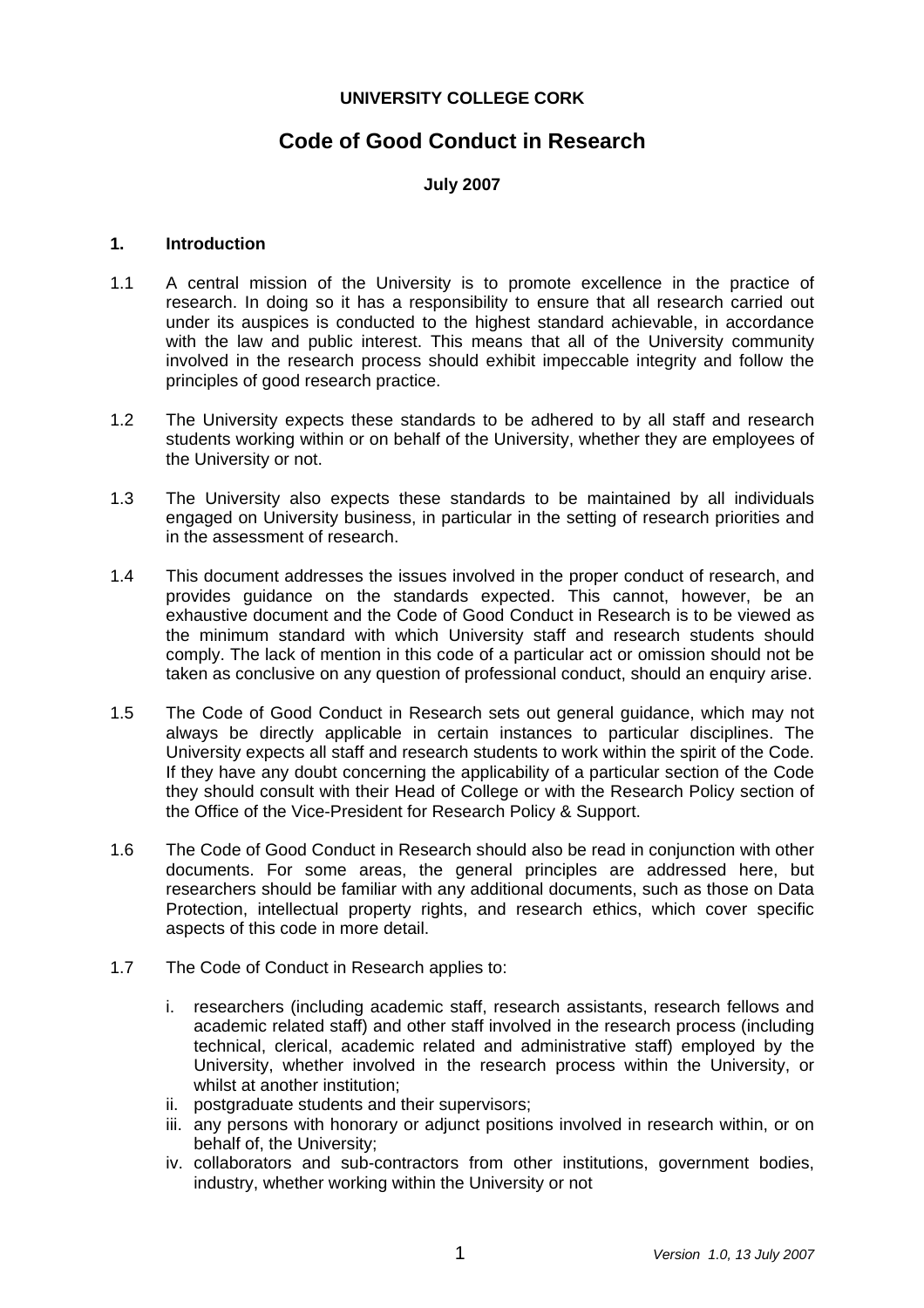The term researcher has been used for convenience throughout this Code of Conduct and can be taken to refer to any or all of the above categories, as is appropriate.

- 1.8 The University requires external collaborators, when working on joint research projects where a member of the University is the Principal Investigator, to either agree to be bound by this Code of Conduct, by signature of a form of agreement, or to be bound by their own Institution's Code of Conduct, which should be similar in all major respects to this Code of Conduct.
- 1.9 The Code of Good Conduct in Research may be supplemented or updated from time to time by additional guidance notes on specific areas.
- 1.10 Failure to comply with the Code of Good Conduct in Research may result in disciplinary action (see Section 23) and, if serious, dismissal or expulsion.

## **2. Principles of good research practice**

- 2.1 The University cannot be prescriptive about individual approaches taken by researchers to solving particular research problems. However, in the conduct of all research, the University expects the following general principles to be understood and observed where appropriate.
- 2.2 Good research practice includes the following aspects:
	- maintaining open, honest and fair standards, including ready questioning of the researcher's own findings and proper attribution of the contribution made by others;
	- leadership, organization and cooperation in research, including appropriate supervision and mentoring of young researchers;
	- appropriate recording (including the storage of data) and reporting of research, allowing ready verification of the quality and integrity of the research data;
	- appropriate dissemination, application and exploitation of the fruits of research;
	- compliance with relevant regulations or policies, whether legal, institutional or other, which govern particular aspects of research;
	- participation only in work which conforms to accepted ethical standards and which ensures the safety of all those associated with the research;
	- participation only in work which the researcher is competent to perform:
	- avoidance of real or apparent conflicts of interest;
	- strict maintenance of the confidentiality of all those involved;
	- working within the laws and regulations as set out by statute or by the University.

#### **3. Leadership and cooperation**

- 3.1 It is the responsibility of the President, Senior Vice-Presidents, Vice-Presidents, Heads of College, Directors of Institutes, and other relevant senior managers, both academic and academic support, to ensure that an environment is created which allows research to be conducted in accordance with good research practice.
- 3.2 These individuals are responsible for establishing a research climate of mutual cooperation, in which researchers at all levels are encouraged to develop their skills and in which the open exchange of ideas is fostered.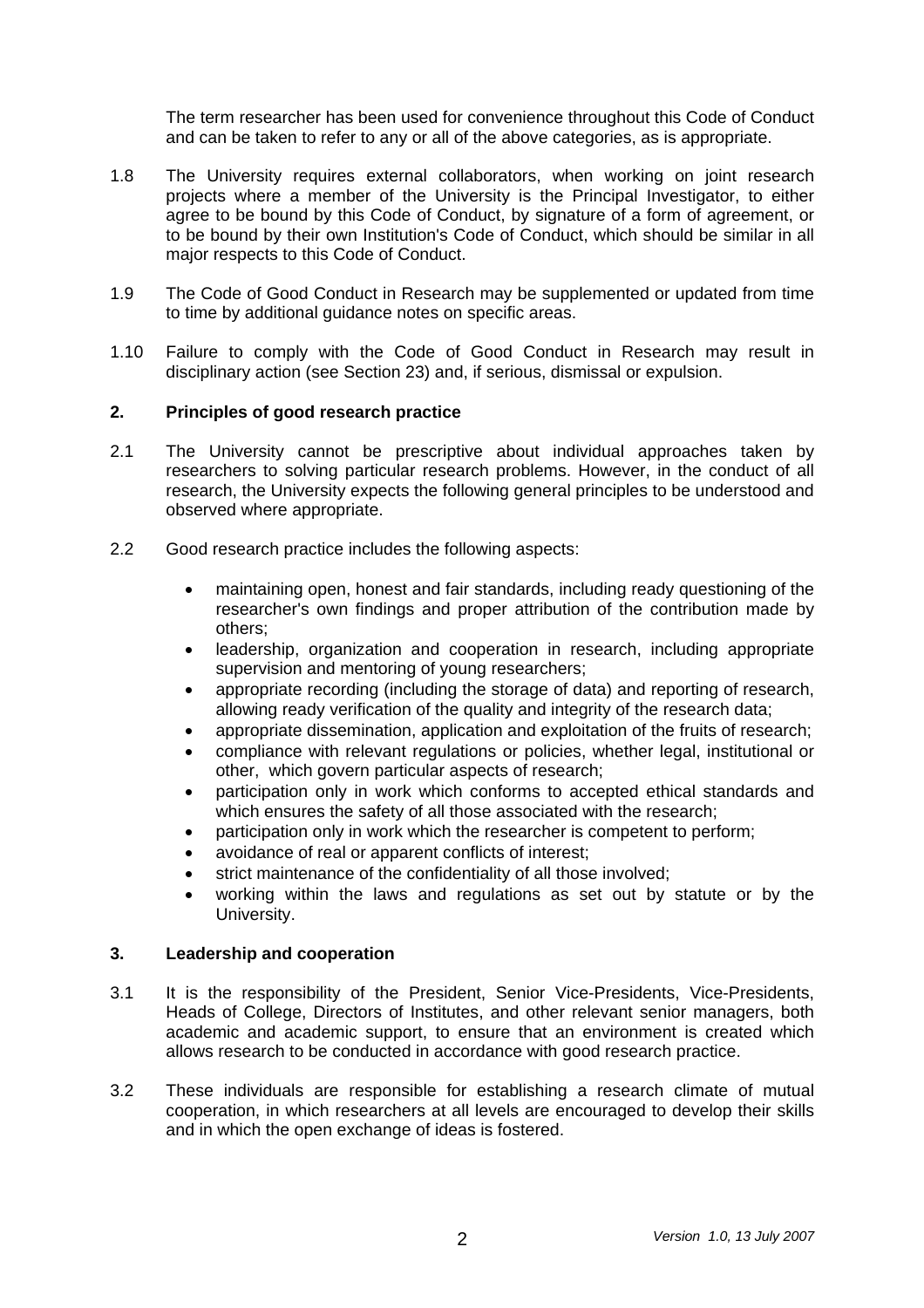- 3.3 A research community should be promoted and encouraged in which discrimination based on gender, race, age, disability, sexual orientation, religious affiliation, political or scientific viewpoint, ethnic or national origin does not occur.
- 3.4 Research misconduct is least likely to arise in an environment where good research practice (e.g. documentation of results, peer review of research, regular discussion and seminars) prevails and where there is adequate supervision at all relevant levels. It is a responsibility of Heads of Colleges, Schools, Institutes, Centres, Research Units, and Supervisors of researchers to promote, develop, encourage and implement the standards and protocols for research advanced in the University's Code of Good Conduct in Research amongst their staff and students, and to ensure that adherence to those standards is a matter of course.

# **4. Supervision and mentoring**

- 4.1 It is the responsibility of established researchers, to nurture the appropriate intellectual, technical, ethical and career development of new staff, students and supervisees.
- 4.2 Supervisors are responsible for the overall progress of their students and research staff, and should follow good supervisory practice as laid out in the University's Guidelines for a Code of Practice for PhD Supervision and Guidelines for a Code of Practice for Masters by Research. They should also be familiar with the Irish Universities Quality Board's Guidelines on Good Practice on PhD Supervision and with the applicable sections of the University Calendar.
- 4.3 Researchers who are new to the research community may face particular difficulties. Responsibility for ensuring that students and other new researchers understand good research practice lies with all members of the community, but particularly with Heads of Schools, team leaders, grant holders and supervisors. Good practice should include mentoring young researchers in their new environment.
- 4.4 All new researchers should receive appropriate training, for example in research design, regulatory and ethics approvals and consents, equipment use, confidentiality, data management, record keeping, and data protection.

# **5. Integrity**

- 5.1 Researchers should be honest in respect of their own actions in research and in their responses to the actions of other researchers. This applies to the whole range of research work, including experimental design, generating and analysing data, applying for funding, publishing results, grant and paper reviewing, and acknowledging the direct and indirect contribution of colleagues, collaborators and others
- 5.2 All individuals in the University's employment, or working within the University, or registered as undergraduate, postgraduate, or visiting students, must refrain from plagiarism, piracy, the fabrication of results or other forms of research misconduct. Failure to do so may result in disciplinary action (see Section 23).

# **6. Openness**

6.1 While recognizing the need for researchers to protect their own research interests in the process of planning their research and obtaining their results, the University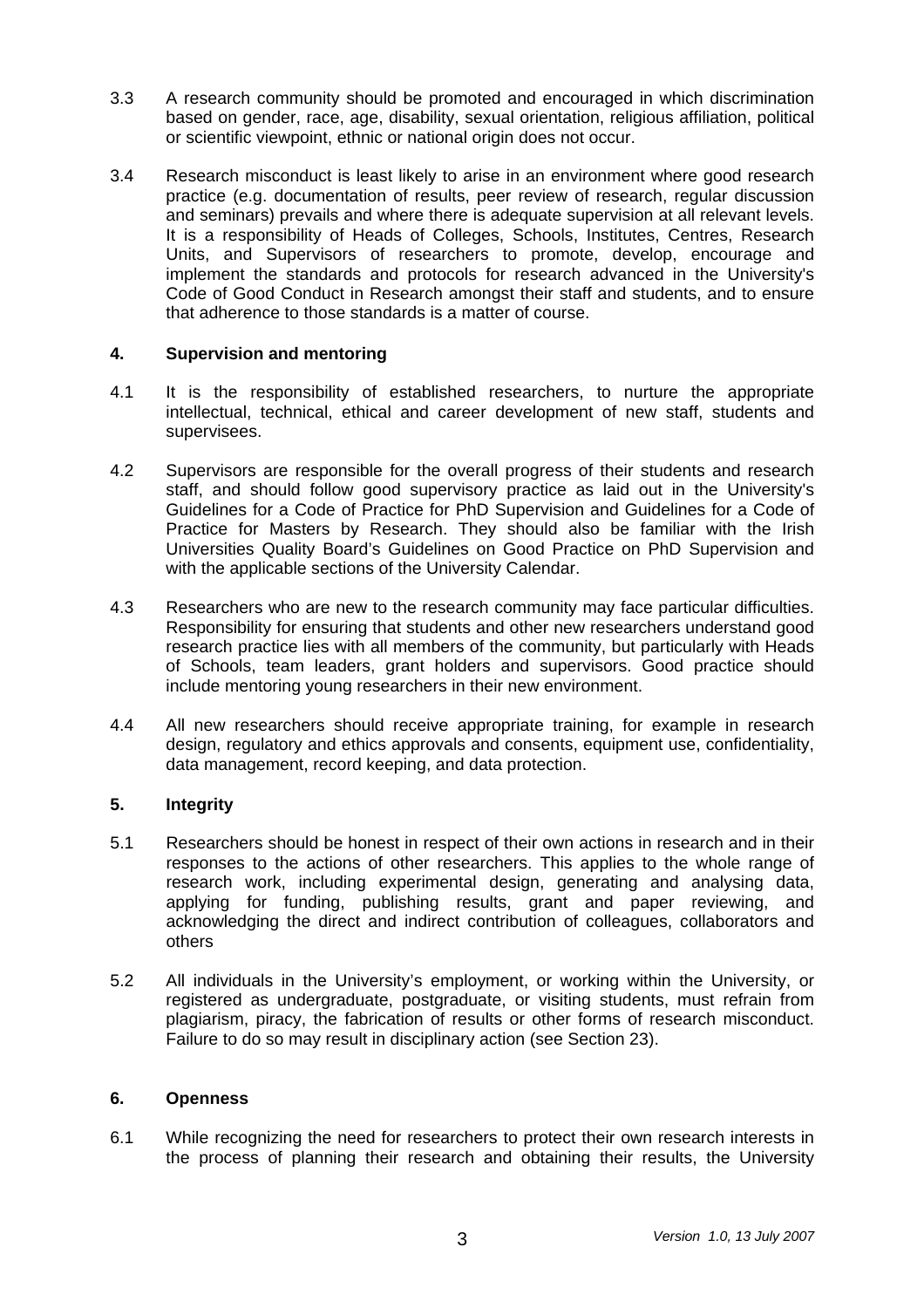encourages researchers to be as open as possible in discussing their work with other researchers and with the public.

6.2 Once results have been published, and where appropriate, the University encourages researchers to make available relevant data and materials to others, on request. This is, of course, provided that this is consistent with any ethics approvals and consents which cover the data and materials and any intellectual property rights in them.

## **7. Understanding laws, regulations and policies**

- 7.1 Researchers are expected to be aware of and to observe the standards of research practice as published by the University, scientific and learned societies and other relevant professional bodies.
- 7.2 Researchers are expected to be aware of and stay informed of governmental, institutional and any other regulations, standards or policies in proposing, conducting and reporting research. This includes national and international (e.g. European Union) legislation.
- 7.3 In the case of any discrepancies arising where policies, regulations or contractual terms and conditions are unclear or appear to contradict one another, researchers should take active steps to resolve this.

## **8. Commitment to competency**

- 8.1 Researchers are responsible for actively maintaining professional competency and remaining knowledgeable within their areas of expertise. To this end researchers should conduct their work within the scope of their own training and knowledge base.
- 8.2 Researchers should not claim any level of competence that they do not possess, and should take all reasonable steps to ensure that their qualifications, capabilities or views are not misrepresented by others. If this should occur they should take necessary steps to correct any such misrepresentation.
- 8.3 Researchers should also ensure that all persons who assist in the conduct of their research are adequately trained and perform their responsibilities competently.

# **9. Critical and impartial approach to results**

9.1 Researchers should always be prepared to question the outcome of their research. While acknowledging the pressures - of time and resources - under which researchers often have to work, the University expects research results to be checked before being made public. It is important that ideas can be challenged and tested without loss of face. Equally, it is important that researchers or research groups should not become subject to such commercial pressures that the normal processes of academic inquiry cannot be enforced, e.g. by constraints imposed by the source of funding of the research.

#### **10. Documenting results and storing primary data**

10.1 Confidentiality of personal data relating to research participants, including data associated with tissue and biological samples, is essential and it is of paramount concern that this is protected. All personal information must therefore be encoded or made anonymous as far as is possible, and as early as possible after collection; ciphers should be held separately. Confidentiality is dealt with further below (see Section 20).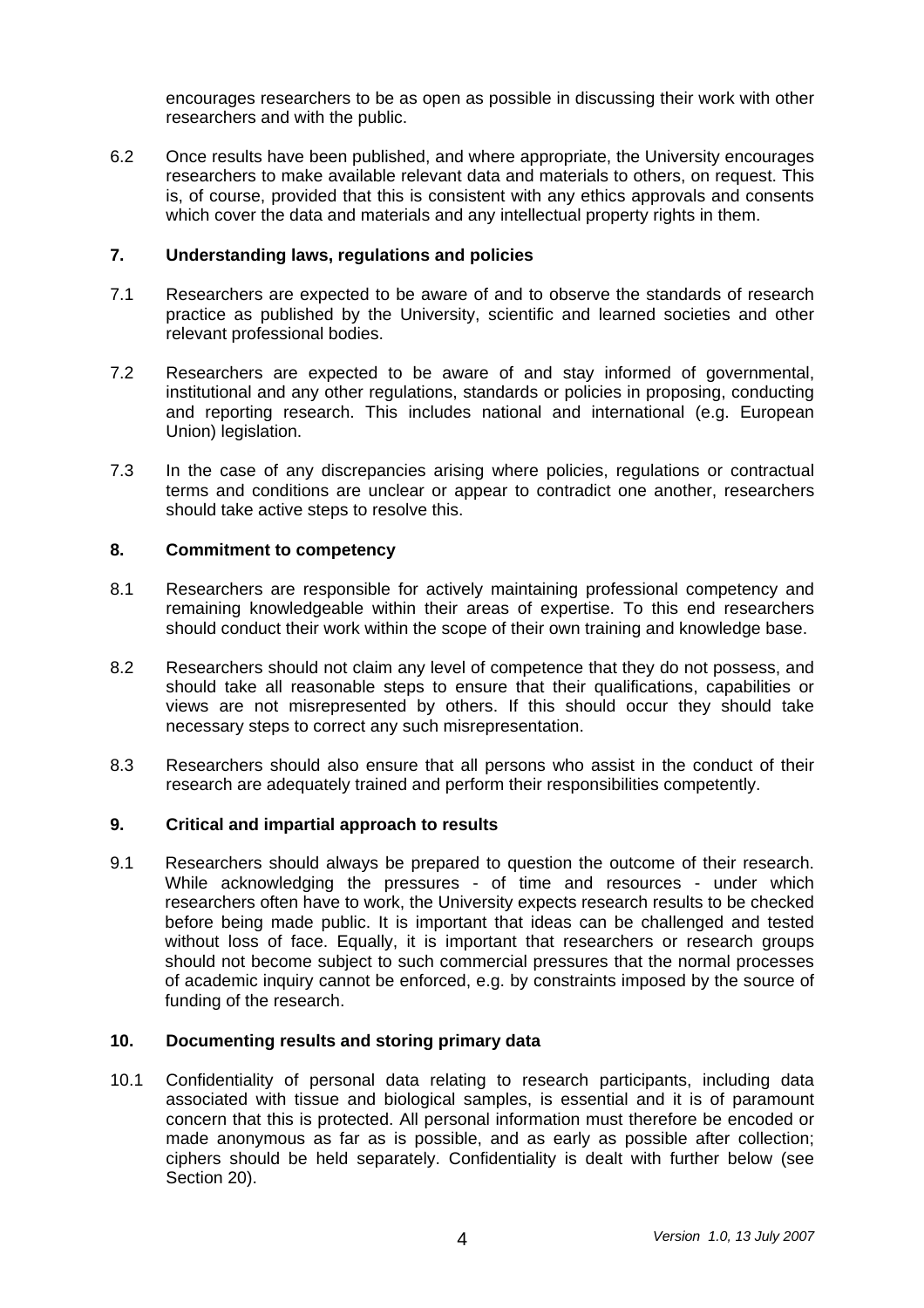- 10.2 The researcher should clarify at the outset of the research programme any issues regarding the ownership of the data and samples used or created in the course of the research and also the results of the research. Any issues regarding ownership of these should be resolved before the research commences.
- 10.3 Throughout their work, researchers are required to keep clear and accurate records of the research procedures followed and of the results obtained, including interim results. This is necessary not only as a means of demonstrating proper research practice, but also in case questions are subsequently asked about either the conduct of the research or the results obtained. It also is important in the process of protecting intellectual property rights.
- 10.4 Laboratory notebooks should be kept, where appropriate, and each key document and any changes should be signed and dated.
- 10.5 Data generated in the course of research must be kept securely in paper or electronic form, as appropriate, and back-up records should always be kept for data stored on a computer. Data should be stored in such a way that permits a complete retrospective audit, if necessary, and records should be monitored regularly to ensure their completeness and accuracy.
- 10.6 The University expects such data to be securely held for a minimum period of seven years after the completion of a research project, in line with general audit requirements. There may, however, be specific requirements by the body funding the research to retain data for a longer period, for example several Research Councils require data to be retained for 10 years, or even longer for research based on clinical samples or relating to public health. It is the responsibility of the principal investigator to ensure that data retention meets with the requirements of the funding body in such cases.
- 10.7 If the researcher leaves the University, for whatever reason, before the required period of data retention expires, they have a responsibility to ensure that the data is securely held, either by themselves, or by the University if this is not possible.

# **11. Intellectual Property Rights and Ownership**

- 11.1 Intellectual property rights (IPR) include patents, registered designs, copyright, design rights and know-how. Creative work, including research and development, can lead to intellectual property rights and some of these can be protected under one or more headings.
- 11.2 In patent law, the IPR created during an employee's normal or specifically assigned activities belongs to the employer. This means that most of the IPR arising from the activities of University teaching and research staff belongs to the University.
- 11.3 Where work is being carried out under contract from an outside organization, specific provisions about IPR may apply. For instance, the University may be requested to assign its rights to the sponsor, usually in exchange for some benefit.

#### **12. Conduct of reviewers/referees**

12.1 Peer review requires that the reviewer/referee be expert in the subject under review, but if a researcher considers themselves to be insufficiently expert in the area on which they have been asked to comment, they must make this clear, and would normally be expected to return the material unread.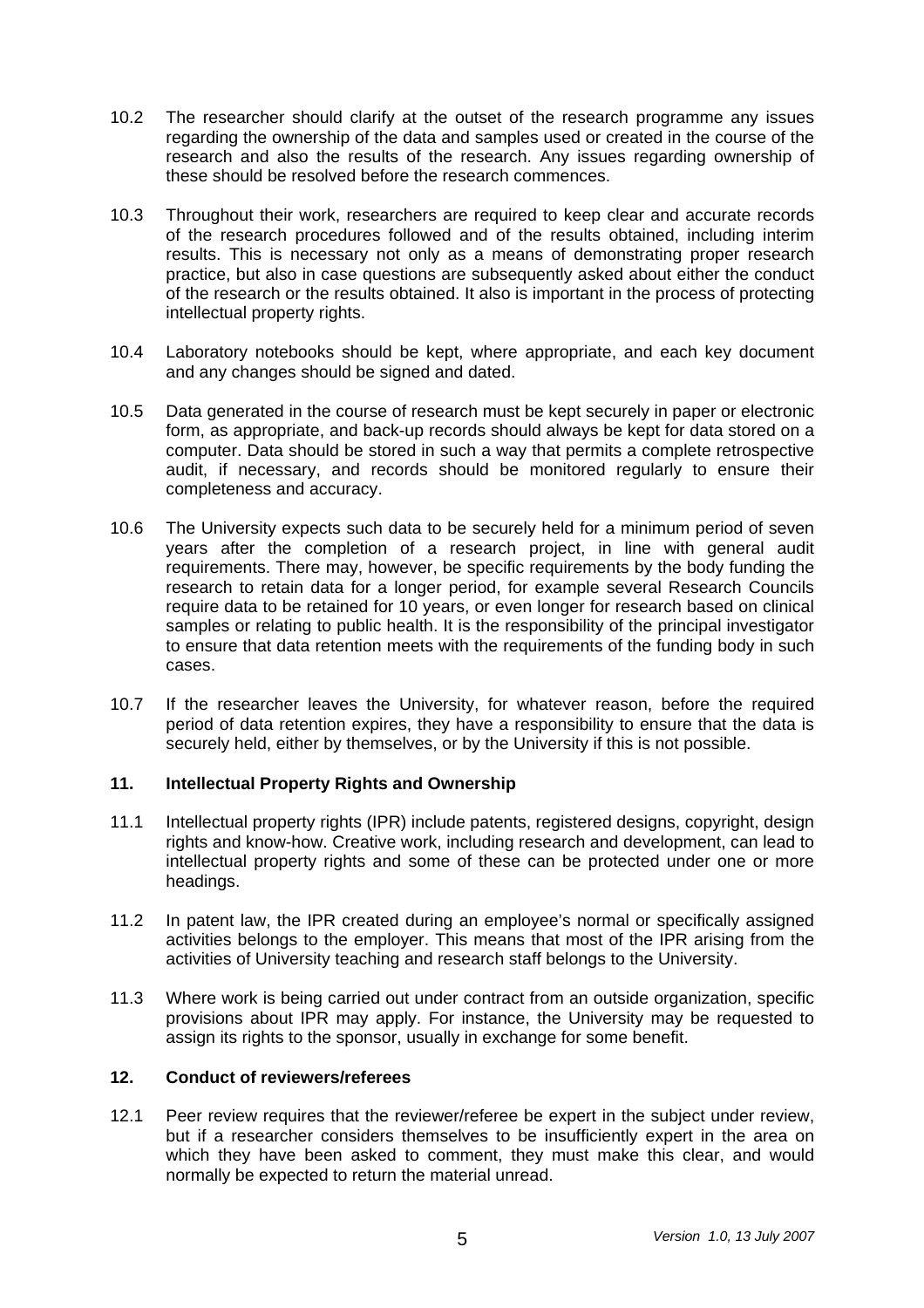- 12.2 A researcher asked to serve as a reviewer/referee should declare any possible conflict of interest, whether real or perceived, such as competitive, collaborative or other close relationship with one or more of the authors under review, or a close professional or commercial interest in the work. If there is any real or perceived conflict of interest, the researcher should normally not participate further in the review process, and should return the material unread.
- 12.3 All information made available to reviewers/referees must be treated in the strictest confidence, and they must not take advantage of any information obtained as a result of their role, e.g. either using ideas or material contained therein or presenting the information as their own. In particular they must not pirate unfunded grant applications or unpublished manuscripts (the latter including use of knowledge of a work before its publication, unless granted permission by the author(s), to further their own interests).

# **13. Conflict of Interest**

13.1 It is the responsibility of researchers to identify and declare any conflicts of interest, whether legal, ethical, moral, financial, personal or other nature, so that it does not become a complicating or actionable issue.

## **14. Publishing results**

- 14.1 Researchers should make all reasonable attempts to present their research to the academic community through peer-reviewed papers, books, presentations or other suitable media and, where appropriate, to the public. Research results of suitable quality should be published and/or made available in a form that is appropriate to the particular discipline concerned and the target audience. Where a study has involved research participants, they should normally be informed of the outcome of the study.
- 14.2 The person with overall responsibility for the research programme should authorize publication of results: authorization should cover both the content of the publication (integrity of results, adequacy of internal peer review, appropriate protection of intellectual property rights, appropriate authorship) and the intended place of publication.
- 14.3 When publishing, researchers should not misrepresent their work by omitting information that changes the meaning or significance of their findings.
- 14.4 Work should normally be published as a coherent entity rather than being artificially divided into a number of smaller parts. This does not necessarily preclude preliminary publication where appropriate, such as in Letter format, or presentation at conferences, but caution should be exercised that redundant or duplicate publication does not result.
- 14.5 Redundant or duplicate publication, which is a publication that overlaps substantially with one already published elsewhere (in print or electronic media), is not good practice and should be avoided. There may be exceptions to this, such as a publication of a complete report that follows the publication of a preliminary report, or a paper presented at a meeting but not published in full or that is being considered for publication in a proceedings or similar format. When submitting a manuscript, the author should always make a full statement to the editor about all submissions and previous reports that might be regarded as redundant or duplicate publication of the same or very similar work. The author should alert the editor if the work includes subjects about which a previous report has been published. Any such work should be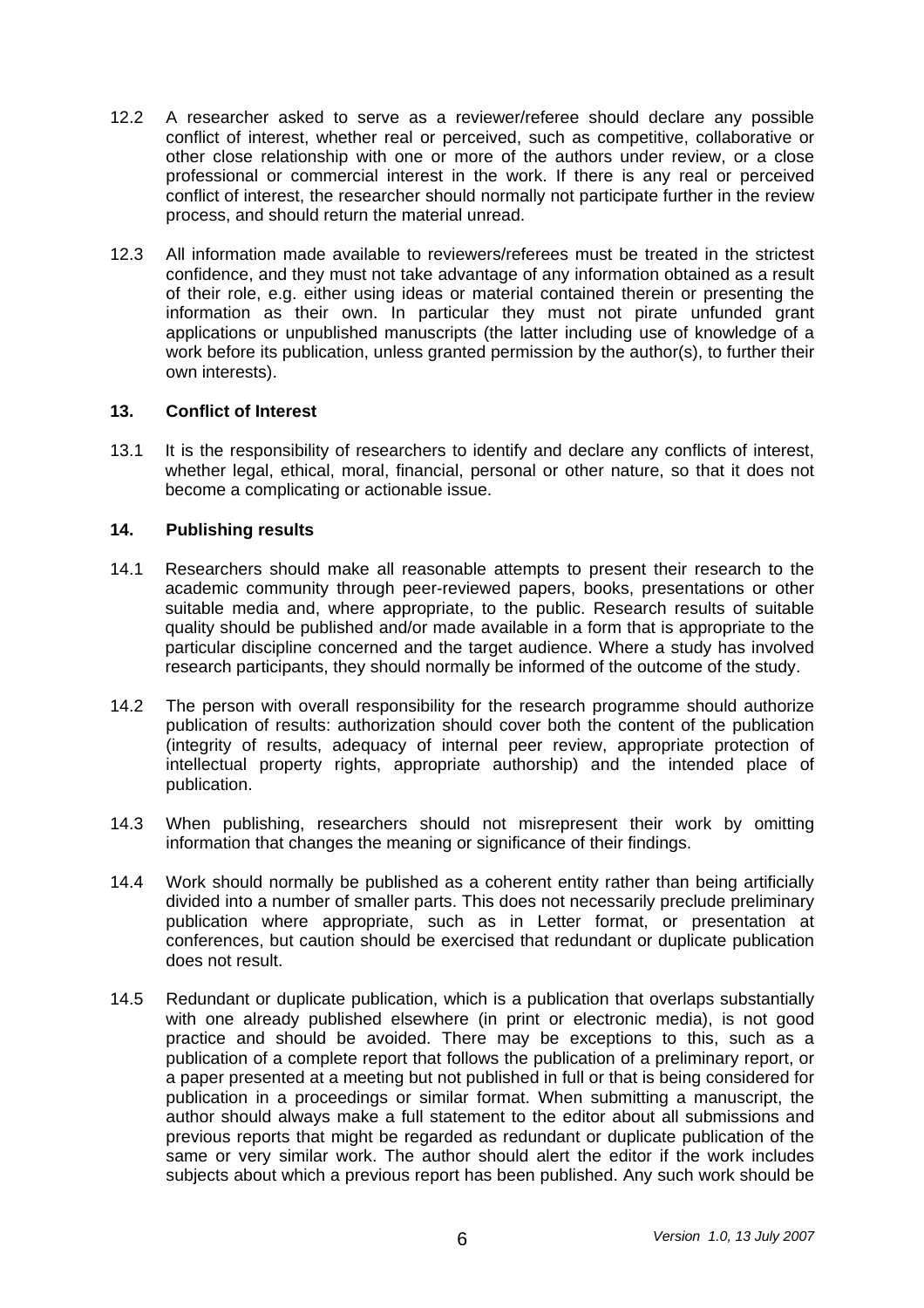referred to and referenced in the new paper. Copies of such material should be included with the submitted paper to help the editor decide how to handle the matter.

- 14.6 Researchers are, however, encouraged to communicate their results to as wide an audience as possible. In this context secondary publication may be justified and can be beneficial. For example, publication in another language or publication of a more accessible and widely disseminated report, might be appropriate. In this situation, approval should be received from the editors of the publication outlets involved and the editor concerned with secondary publication must have a photocopy, reprint, or manuscript of the primary version.
- 14.7 As a general principle, research findings should not be reported in the public media before they have been reported to a research audience of experts in the field of research - preferably by publication in a peer-reviewed journal or in an authored book, published by a reputable publisher, except where there is an alternative contractual arrangement.
- 14.8 More detailed guidance on the issues of redundant or secondary publication is usually available in the guidance to authors provided by academic journals or, for instance, in the 'Vancouver Guidelines' (ICMJE 1997) or by the University Research Ethics Board.
- 14.9 In the context of communicating academic information it is always good practice to use as clear and accurate language as possible, without recourse to unnecessary jargon. This is essential when communicating information to a lay audience.
- 14.10 The University supports the freedom to publish research findings. There may, however, be occasions when a legitimate request for deferral of publication is made. An example of this would be when collaborating with an industrial partner, who may wish publication to be deferred until adequate protection of any intellectual property has been arranged. The University would expect the period of deferral requested to be no longer than six months in most circumstances.
- 14.11 There may, however, be occasions when an external funder of research exerts pressure in an attempt to suppress results, for example to conceal results they perceive to be detrimental to their interests. In this situation the University will take whatever action it deems necessary to counter any attempt at suppression.
- 14.12 When negotiating contracts with external funders the right to publish the results of the study should be protected. It is the responsibility of the Office of the Vice-President for Research Policy & Support, on behalf of the University, and not that of the individual researcher, to ensure this has been adequately done.
- 14.13 The University itself places importance on appropriate protection of Intellectual Property (see item 11), and researchers should refrain from any form of publication or disclosure until it is clear that any necessary protection has been secured.

# **15. Accuracy of information**

15.1 Researchers must ensure that all publication and presentation of material arising from research is correct and accurate. If it subsequently becomes clear that this is not the case, the researcher must take appropriate steps to correct the information, and if necessary make a retraction, in all outlets the information has appeared in. Where appropriate, funding or external agencies should also be informed.

#### **16. Authorship**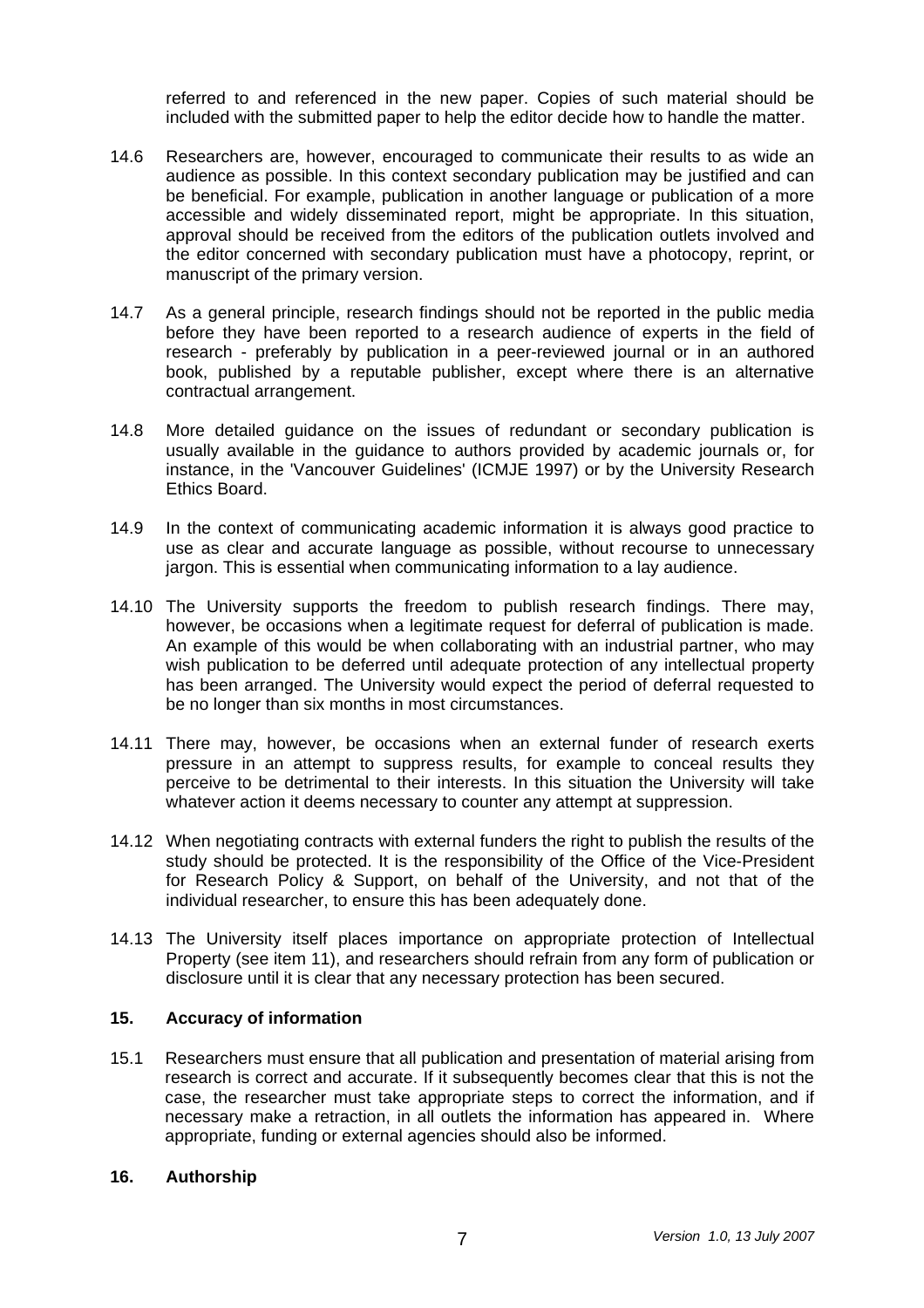- 16.1 The issue of authorship is important in the context of good research practice. Although exact proscription of rules for authorship are difficult the University supports the general approach adopted by academic journals, for example by *Nature* or in the 'Vancouver Guidelines'. In line with this general guidance, the University expects that anyone listed as an author should have made a significant contribution to the work, accepts personal responsibility for ensuring that they are familiar with its content, and that they can identify their contributions to it. The practice of honorary authorship is unacceptable.
- 16.2 It is good practice to discuss authorship at the start of collaborative projects rather than on submission of the research to a journal or conference and that authorship of papers etc. should include all individuals who have made a significant contribution to the work.

# **17. Acknowledging the role of collaborators and other participants**

In all aspects of research, the contributions of formal collaborators and all others who directly assist or indirectly support the research must be properly acknowledged, including the source of funding where appropriate. This applies to any circumstances in which statements about the research are made, including provision of information about the nature and process of the research, and in publishing the outcome. Failure to acknowledge the contributions of others is regarded as unprofessional conduct. Conversely, collaborators and other contributors carry their share of the responsibility for the research and its outcome.

## **18. Health and safety**

Research should be conducted to the highest possible health and safety standards, both for the research participants, collaborators, and the general public. Research must adhere to current safety practices and legal requirements, and all researchers must be familiar with relevant University regulations, such as contained in the Staff Handbook and the University Calendar: General Regulations.

#### **19. Ethical Practice**

#### 19.1 Research involving human participants

- 19.1.1 Approval from an appropriate research ethics committee must be sought for research which involves human participants, material or data. Approval from other regulatory bodies should be sought when necessary.
- 19.1.2 Researchers must ensure that research participants are sufficiently informed to give their consent to take part in the research, except where undertaking the research without consent is mandated by law or Governmental or institutional regulation or explicitly approved in the ethical application for the research. It is important that this information is given using language that the individual understands and sufficient opportunity is given to individuals to discuss and comprehend the risks and benefits of their participation. Whilst the form of consent may vary according to the circumstances, informed consent generally requires the participant to: i) have the capacity to consent; ii) have been provided with all information regarding the research that may affect their willingness to participate; iii) be aware that participation is voluntary and they may withdraw at any time; iv) understand that not participating or withdrawing will have no effect on their subsequent treatment; v) be asked to participate without undue pressure; and, vi) understand they may ask questions and receive answers regarding their participation. Informed consent is usually recorded in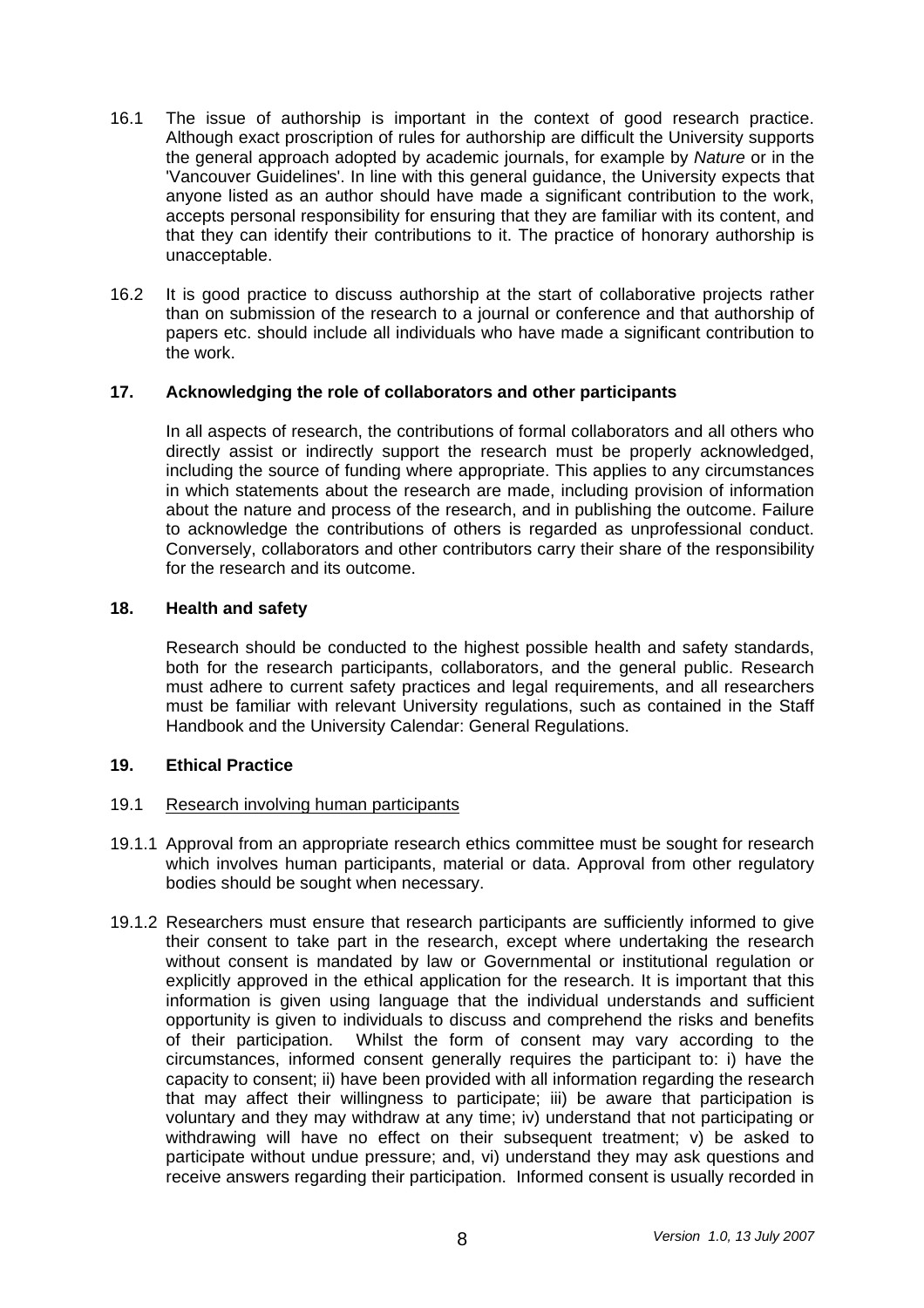writing, though other measures may be approved by the appropriate research ethics committee in exceptional circumstances.

- 19.1.3 In circumstances where the participant is legally incapable of providing consent or is a minor, the researchers should: i) explain the research and the participants' role and requirements; ii) seek the participants' agreement; iii) ensure the person's best interests are protected and iv) obtain consent from the participants' legal guardian. The research ethics committee will consider the justification for the participation of those who are incapable of giving consent and any alternatives that may be available.
- 19.1.4 Deception must not be used unless integral to the research and is considered by the Research Ethics Committee to be justified by a significant scientific or educational advance arising from the research. Alternatives to the use of deception should be considered and demonstrated to be ineffective. The use of deception to induce severe physical pain or emotional distress is not acceptable. Researchers should inform participants regarding their deception as soon as possible after their participation in the study and not later than at the conclusion of the data collection. Participants should be given the opportunity to withdraw their data.
- 19.1.5 Observational studies are sometimes conducted in naturalistic settings in which the 'participants' are unaware that an investigation is taking place. Unobtrusive observation raises significant ethical questions regarding informed consent and invasion of privacy. Before conducting unobtrusive observational studies it is essential to undertake an assessment of the extent to which human dignity may be jeopardised and that threat must be weighed against the value of the study.
- 19.1.6 Participants should not be offered undue financial or other inducements, over and above their expenses, to participate in a study. In particular, payments should not be used to induce them to risk harm beyond that which they risk without payment in their normal lifestyle.
- 19.1.7 Research which requires ethical approval must, in no circumstances, commence without this approval having been obtained, nor deviate from the agreed procedure.
- 19.2 Human Organs and Tissue: use of post mortem material
- 19.2.1 Research of whatever nature involving human organs, parts of organs, tissue, blocks and slides etc. (including body fluids, genetic material or other biological samples), whether obtained at post mortem or otherwise, must be approved by an appropriate Research Ethics Committee.
- 19.3 Research involving animals
- 19.3.1 Research involving animals should have approval through the appropriate Ethical Review Process, and the researcher involved should ensure appropriate Personal and Project licences are in place. The use of animals in research should conform to current laws and regulations.
- 19.3.2 Researchers should consider, at an early stage in the design of any research involving animals, the opportunities for reduction, replacement and refinement of animal involvement.

# **20. Confidentiality**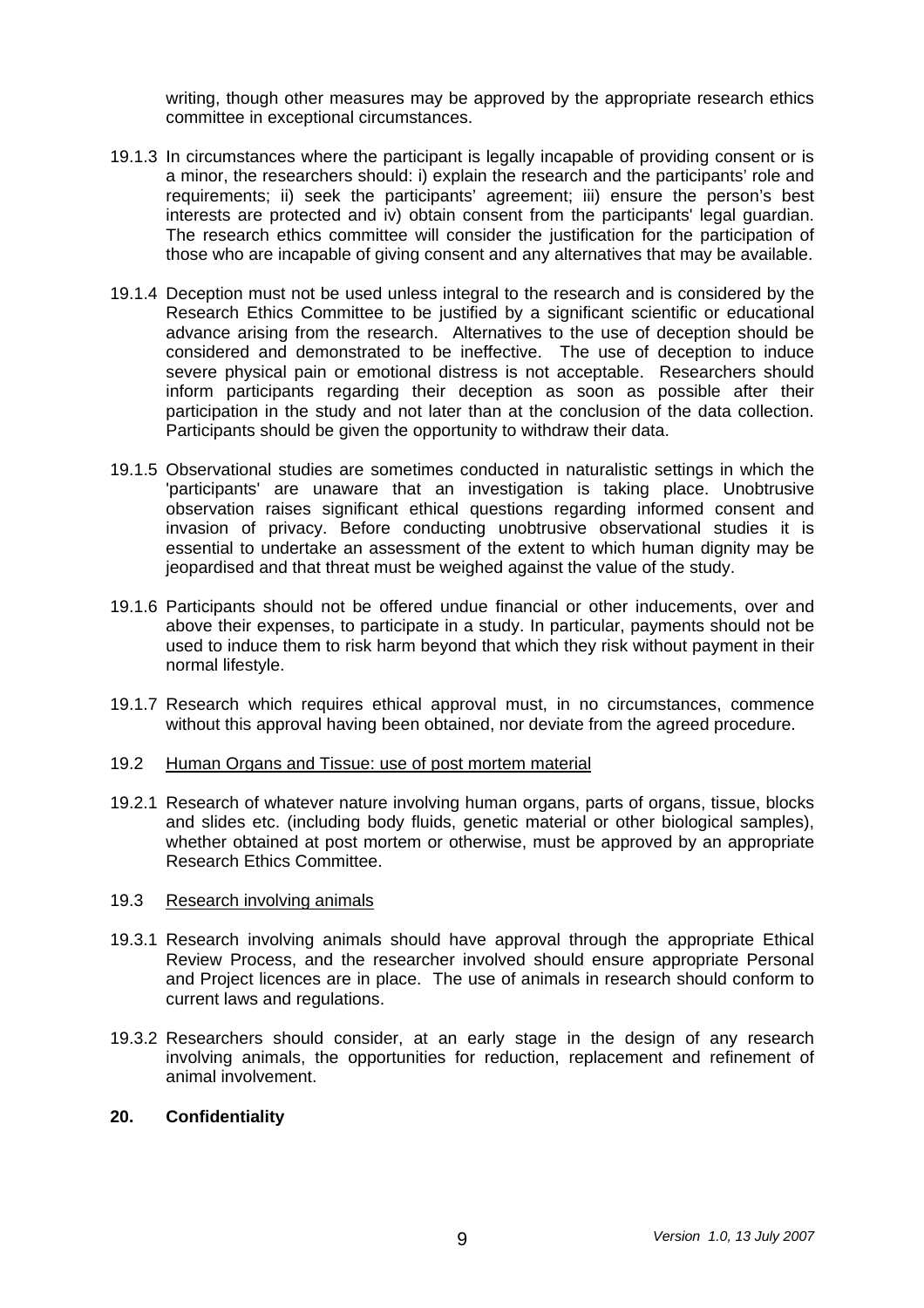- 20.1 Researchers must ensure the confidentiality of personal information relating to the participants in research, and that the research fulfils any related legal requirements under the Data Protection Acts 1988 and 2003 and any other relevant legislation.
- 20.2 Intrusion into the privacy of research participants should be kept to a minimum, to that necessary to fulfil the purposes of the research. It is recognized, however, that it is likely to be less intrusive to obtain all necessary data on one visit or interview than to make repeat visits or interviews to collect further data. Every attempt, therefore, should be made to collect sufficiently comprehensive data in a single visit or interview, where possible.

## **21. Integrity in managing research projects**

- 21.1 Researchers should take all reasonable measures to ensure compliance with sponsor, institutional, legal, ethical and moral obligations in managing projects.
- 21.2 Researchers are expected to familiarize themselves with the terms and conditions of any research contract or agreement entered into by the University on their behalf.
- 21.3 Researchers should follow established University financial procedures, including procurement, and should practice economy in the use of resources.
- 21.4 The person with overall responsibility for a research programme should ensure that it runs within its allocated budget, and ensure that no penalties are incurred by failure to meet sponsor's requirements, for example submission of reports according to schedule.
- 21.5 The person with overall responsibility for a research programme should ensure that the stipends and salaries of research personnel are aligned with recognised pay scales appropriate for the posts.
- 21.5 In no case should any offer of bribery or inducement be accepted

## **22. Compliance with audit or other monitoring procedures**

22.1 Researchers are expected to comply with any audit or monitoring procedures, whether external or internal, with which they may be asked to cooperate. Examples of such audit or monitoring may include examination of management of specific research projects, compliance with procedures, such as this Code of Conduct or with external sponsor requirements.

#### **23. Research Misconduct**

- 23.1 The University takes seriously any allegation of research misconduct. Any member of the University who believes that an act of research misconduct has occurred or is occurring should bring this to the notice of the University.
- 23.2 Allegations of research misconduct against students may be reported to the Registrar.
- 23.3 Allegations of research misconduct against staff may be reported to the Vice-President for Research or to the appropriate Line Manager. Allegations made to a Line Manager should be reported immediately to the Vice-President for Research.
- 23.4 All allegations or research misconduct will be dealt with under the University's staff and student discipline procedures.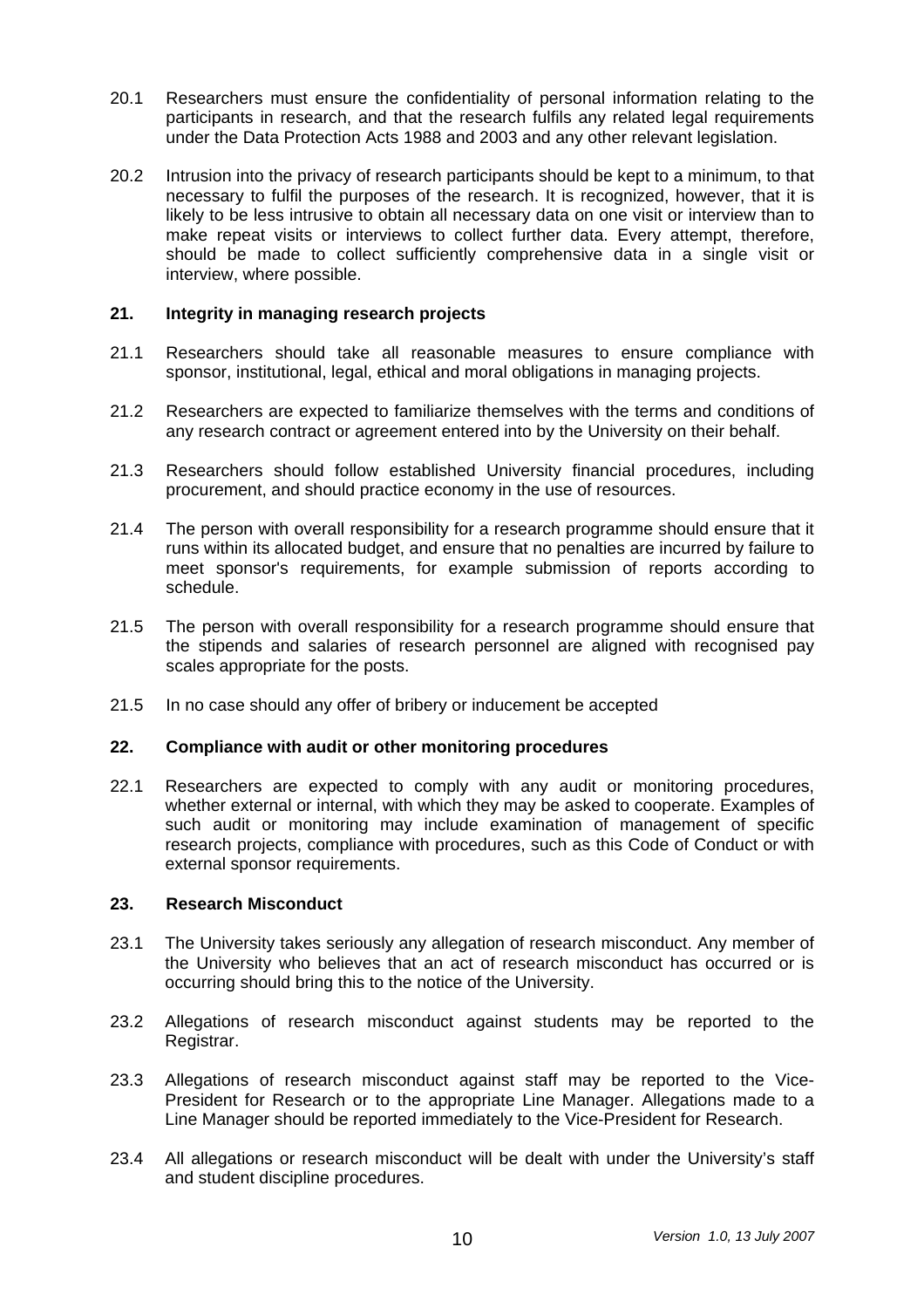#### **References**

American Psychological Association. 2001. *Ethical Principles of Psychologists and Code of Conduct.* Revision Draft 6.

Biotechnology and Biological Sciences Research Council. 1998. *Statement on Safeguarding Good Scientific Practice.* BBSRC, Swindon.

British Psychological Society. 2000. Code of Conduct, Ethical principles & Guidelines. BPS, London.

Brock, G, Sutter, S. and Selwitz, A. S. 2002. Comprehensive Guidelines for the Responsible Conduct of Researchers*.* In *Investigating Research Integrity: Proceedings of the First ORI Research Conference on Research Integrity* (Eds. N.H. Steneck and M.D. Scheetz), 57-63. Department of Health and Human Services, Washington.

British Computer Society. 2001. *Code of Conduct.* BCS, Swindon.

Committee for Publication Ethics. 1998. *COPE Report.* http://bmj.com/misc/cope/

Deakin University. 1998. *Code of Good Practice in Research*.

Department of Health. 2003. *The Import and Export of Human Body Parts and Tissue for Non-Therapeutic Uses.* http://www.doh.gov.uk/tissue/imports.htm

Director General of the Research Councils & Chief Executives of UK Research Councils. 1998. *Safeguarding Good Scientific Practice*.

General Medical Council. 2002. *Research: the Role and Responsibility of Doctors.* General Medical Council, London.

International Committee of Medical Journal Editors. 1997. Uniform Requirements for Manuscripts submitted to Biomedical Journals. *Annals of Internal Medicine*. 126, 36-47. (Vancouver Guidelines also available at: http://www.icmje.org/index.html)

Irish Universities Quality Board. 2004. *Guidelines on Good Practice on PhD Supervision.*  **Irish Constructs** Universities **Construction Constructs** Cuality **Board**, **Construction Cuality** Dublin. http://www.jugb.je/IUQB\_Good\_Practice\_in\_PhD\_Programmes\_(reprint).pdf

Medical Research Council. 1997. *MRC Policy and Procedure for Inquiring into Allegations of Scientific Misconduct*. MRC, London.

The Medical Research Council. 2000. *Good Research Practice.* MRC, London.

National Health and Medical Research Council & Australian Vice-Chancellors' Committee. 1997. *Joint NHMRC / AVCC Statement and Guidelines on Research Practice*. NHMRC & AVCC, Canberra.

Queen's University Belfast. 2003. *Code of Good Conduct in Research.* Queen's University Belfast, Belfast.

Queen's University Belfast. 2002. *Regulations Governing Investigation into Allegations of Research Misconduct.* http://www.qub.ac.uk/rrs/webpages/research-governance.htm